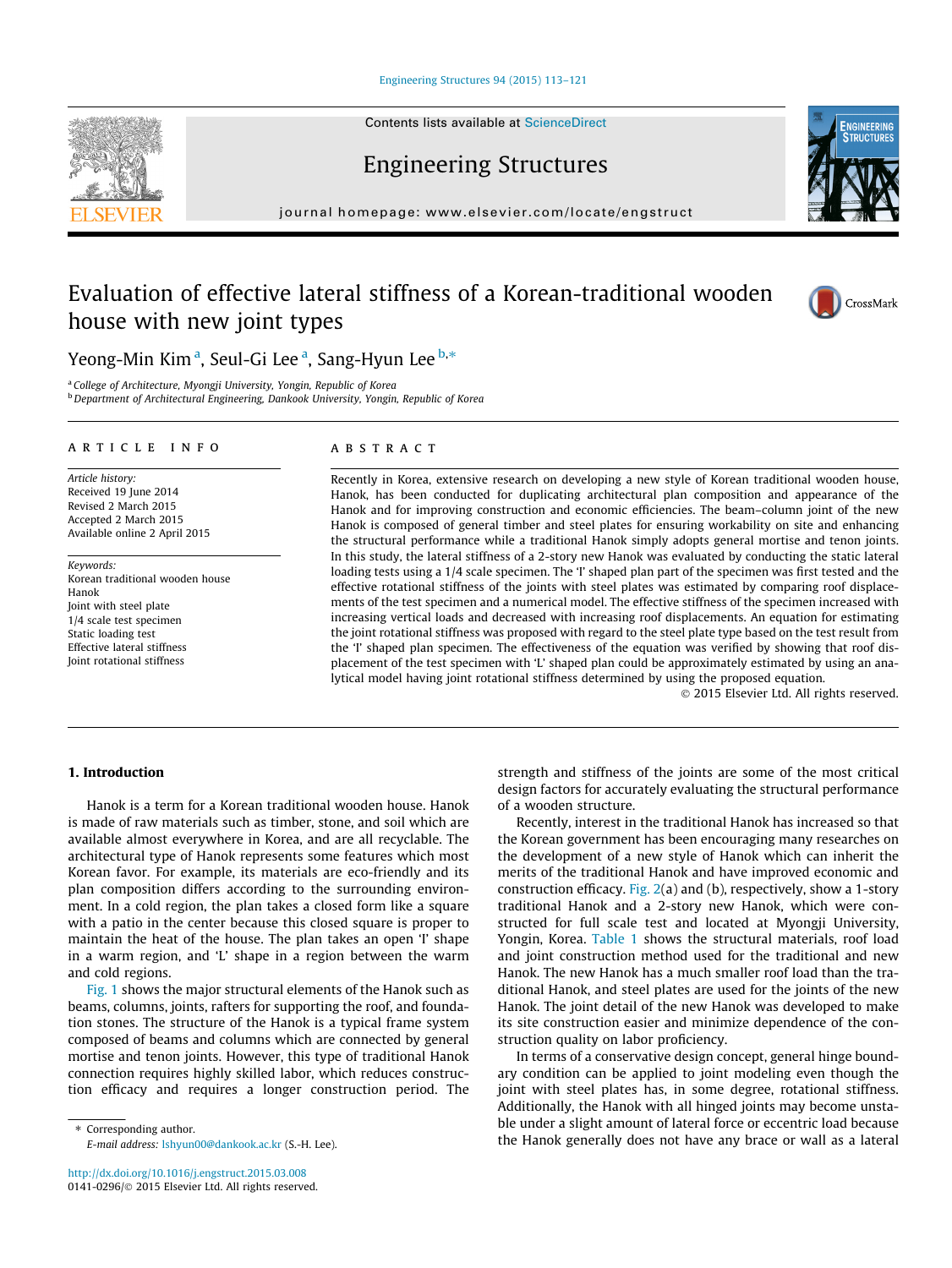<span id="page-1-0"></span>

Fig. 1. Main structural components in Hanok.

force resisting system. Although the nonstructural elements such as the infill wall slightly add lateral resistance, the structure should be stable by itself and the exact estimation of the rotational stiffness of the joints is required for the effective or economical design of the new Hanok against wind or earthquake load.

Actually, the large roof load of the traditional Hanok is expected to play a role of increasing rigidity of the beam–column or column–column connection. This can be inferred from the fact that a wooden structure transfers force in some degree through friction mechanism that has resisting capacity depending on the load normal to the surface. Accordingly, the decreased roof load for improving construction efficacy of the new Hanok can cause negative effects in terms of rigidity or redundancy, and in some occasions the roof uplift can occur under strong wind load.

In many countries including Korea, extensive research has been conducted for investigating the structural characteristics of the traditional wooden structures such as temples or royal palaces or the Hanok. The static and cycle behaviors of a traditional Korean wooden frame with tenon joints under lateral load were investigated [\[1\]](#page--1-0). Kim et al. analytically obtained the capacity spectrum of a Table 1

Comparison between traditional and new Hanok.

| Items                             | Traditional-Hanok                   | New-Hanok                           |
|-----------------------------------|-------------------------------------|-------------------------------------|
| Material                          | Raw wood                            | Raw wood, glued laminated<br>wood   |
| Roof load $(kN/m2)$<br>Connection | $4 - 10$<br>Mortise and tenon joint | $2 - 4$<br>Joints with steel plates |

Korean wooden structure for the seismic performance evaluation [\[2\]](#page--1-0). Shaking table test results showed that the natural frequency of a Korean traditional wooden structure has its amplitude dependence [\[3\].](#page--1-0) Lee et al. proposed an analysis method for estimating behavior of a single wooden frame by modeling its joint shear and rotational stiffness and compared it to the response measured by a 1/2 scale specimen static loading test on a Korean traditional temple [\[4\]](#page--1-0). Kang et al. studied the static performance of mortise and tenon joint of a Chinese traditional timber structure [\[5\].](#page--1-0) Artificially degraded joint characteristics of traditional Chinese wooden frames were experimentally investigated and numerical method was proposed for predicting the static response of a wooden frame response with the joint  $[6]$ . Calderoni et al. evaluated the flexural and shear resistance of ancient wooden beams [\[7\].](#page--1-0) The dynamic behavior and the modal characteristics of an ancient Chinese timber architecture were studied through a full scale seismic loading test [8-9]. Parisi et al. analyzed the mechanics of the existing and retrofitted connections of traditional timber struc-tures of the Mediterranean area [\[10\]](#page--1-0). Finite element modeling of Japanese ''Nuki'' joint was proposed by considering the initial stress and racking resistance [\[11\]](#page--1-0). There has been research for investigating the global or joint characteristics of a modern style wood structure. Lindt et al. experimentally obtained the seismic response of a 6-story light-frame wood structure [\[12\]](#page--1-0). Guan and Rodd proposed a hollow steel dowel for enhancing the ductility of a semi-rigid timber joint [\[13\].](#page--1-0)

In this study, the lateral stiffness of a new Hanok is evaluated by conducting static lateral loading tests using a 1/4 scale specimen with the identical joint configuration to that of a full scale building



(a) Traditional Korean wooden house (b) New Korean wooden house with



'L'shaped plan



(c) A two storied specimen with 'I' shaped plan